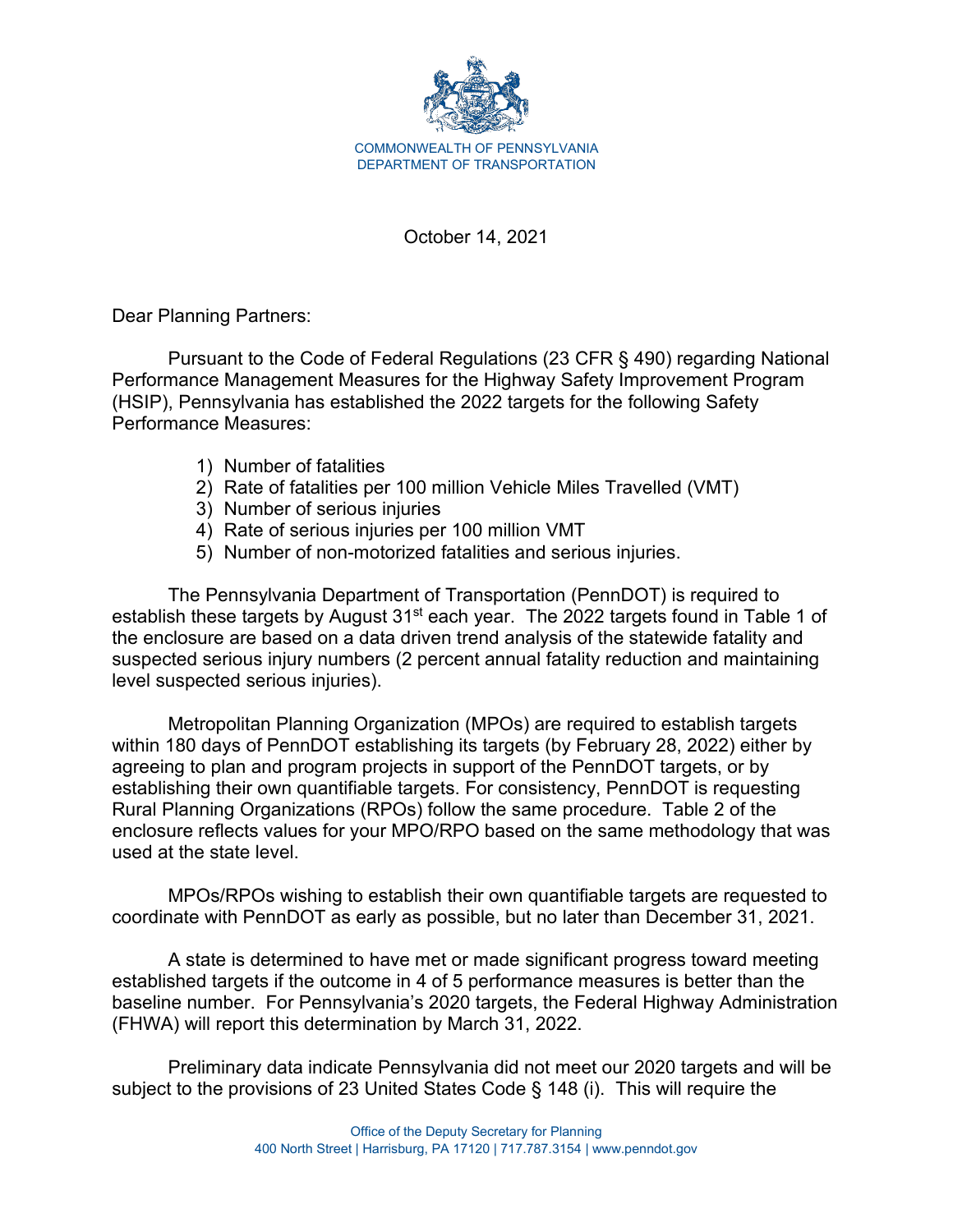2022 Safety Target Setting Page 2 October 14, 2021

Department to submit an implementation plan that identifies gaps, develops strategies, action steps and best practices, and includes a financial and performance review of all HSIP funded projects. This plan will be due June 30, 2022. In addition, we will be required to obligate in Federal Fiscal Year (FFY) 2023 an amount equal to the FFY 2019 HSIP apportionment.

For more information, please visit the FHWA Safety Performance Management website at [https://safety.fhwa.dot.gov/hsip/spm/.](https://safety.fhwa.dot.gov/hsip/spm/)

Your response is requested before February 28, 2022.

Please complete the following:

\_\_\_\_\_\_\_\_\_\_\_\_\_\_\_\_\_\_\_\_\_\_\_\_\_\_\_\_\_\_\_\_\_\_\_\_\_\_\_\_\_\_\_\_\_\_\_\_\_\_\_\_\_\_\_\_\_\_\_\_\_\_\_\_\_\_\_\_\_\_ Planning Organization Name

Select one of the following options for establishing Safety Performance Measures:

The MPO/RPO agrees to plan and program projects so that they contribute toward the accomplishment of the established PennDOT targets. The MPO/RPO will have the option to establish quantifiable targets of their own each year when new PennDOT targets are established. Table 2 of the enclosure reflects corresponding MPO/RPO values.

 $\Box$ 

The MPO/RPO has established quantifiable targets for each performance measure for our planning area. The targets and methodology used to develop them are enclosed with this letter. This option will require PennDOT coordination with the Federal Highway Administration to ensure that the targets established are not just aspirational but achievable based on the projects that are programmed on the MPO/RPO's Transportation Improvement Program. If choosing this option please notify the Center for Program Development and Management (CPDM) by December 31, 2021.

Authorized MPO/RPO Representative Date

SUBMIT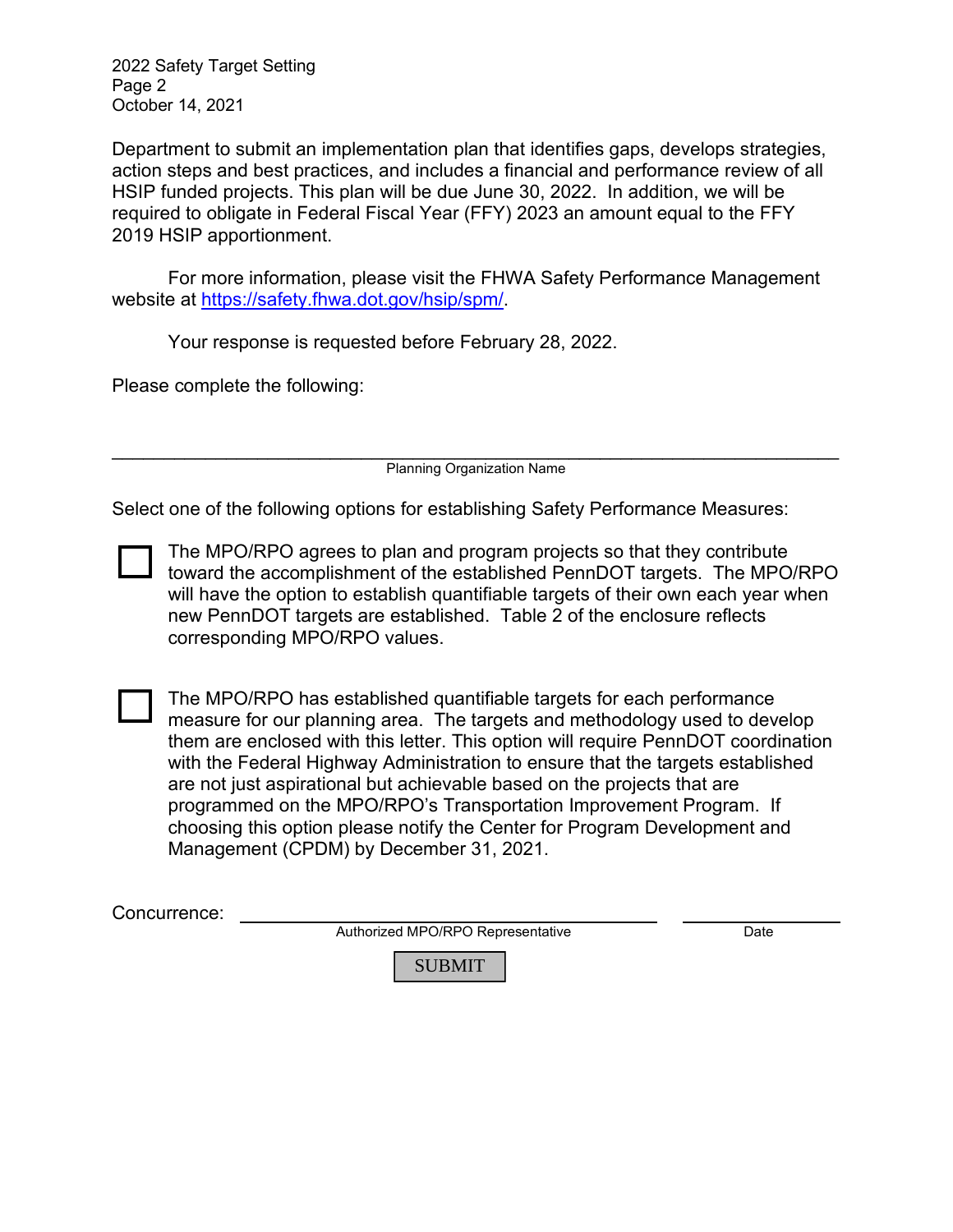2022 Safety Target Setting Page 3 October 14, 2021

Should you have any questions, please contact Casey Markey, Transportation<br>Planning Manager, Center for Program Development and Management, at 717.787.1251 or cmarkey@pa.gov.

Sincerely,

Sincerely,

Larry S. Shifflet

Larry S. Shifflet Deputy Secretary for Planning Michael C. Keiser, P.E. Digitally signed by Michael C.<br>Keiser, P.E.<br>Date: 2021.10.18 08:29:52  $-04'00'$ 

Michael C. Keiser, P.E. Acting Deputy Secretary for Highway Administration

Enclosure